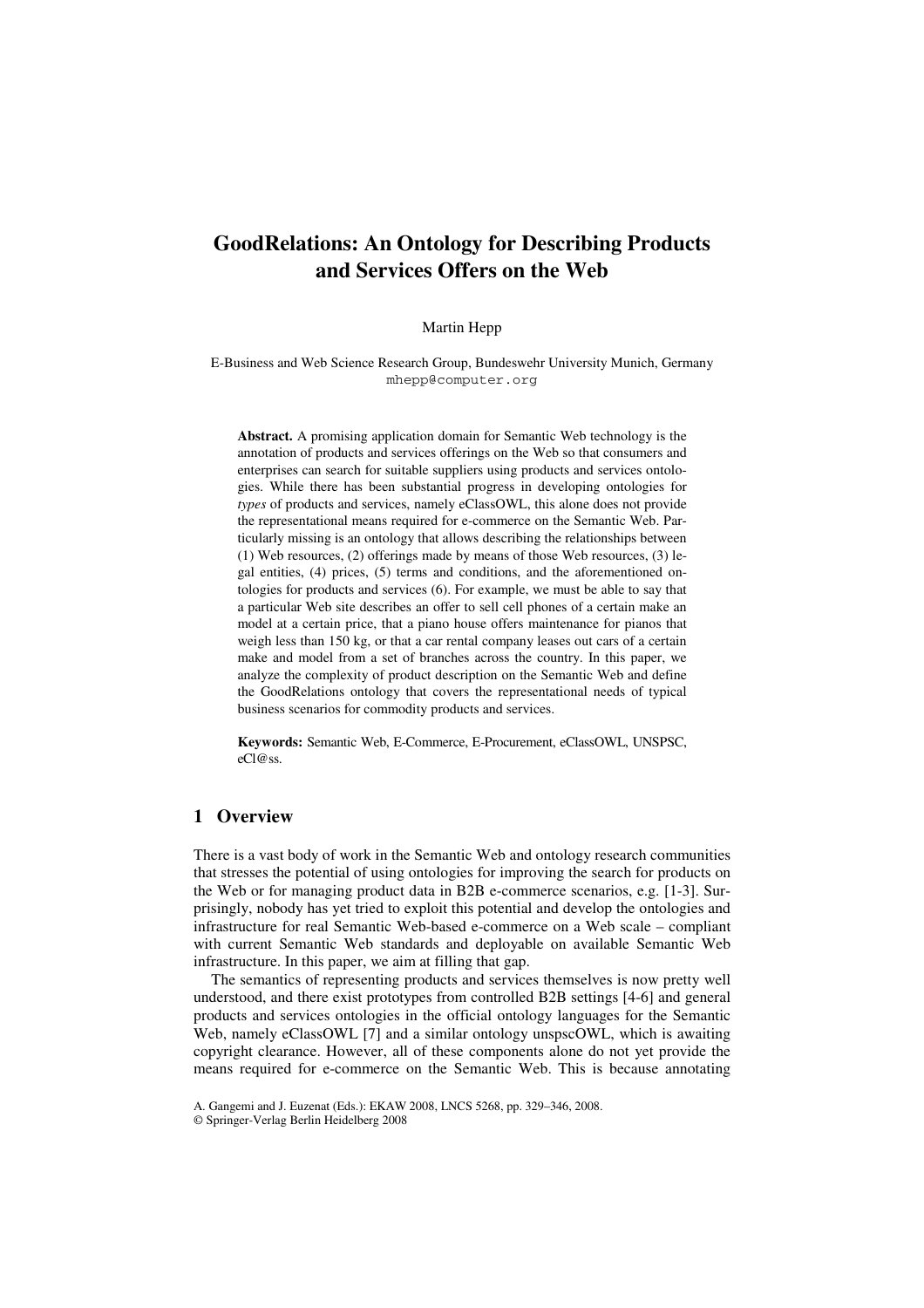offerings on the Web requires much more complex statements than "Resource A is an instance of the product class TV set". Foremost, we need to express the business relation between such a resource and the legal entity making that offering: Are they offering to *sell* this instance, or do they offer it for rent? For which audience is this offer intended and valid, both in terms of eligible regions (Austria and Germany only, all of Europe, worldwide, …) and who are eligible types of buyers (end users, wholesalers, …)? Also, we need to be able specify a wealth of terms and conditions, and we must clearly differentiate between information resources representing the description of an offering, and the offering itself.

In short, we currently lack a non-toy ontology that allows describing the *relationship* between (1) Web resources, (2) offerings made by means of those Web resources, (3) legal entities, (4) prices, (5) terms and conditions, and the aforementioned ontologies for products and services (6).

In this paper, we analyze the complexity of product description in the Semantic Web and propose the *GoodRelations* ontology that covers the representational needs of typical e-commerce scenarios in the commodity segment. It is part of the myOntology and ebSemantics initiatives, in which the infrastructure for Semantic Web-based e-commerce for Austria is being developed.

Due to space constraints, this submission cannot present all technical details of our work. A comprehensive Technical Report and the GoodRelations ontology are available at http://www.heppnetz.de/projects/goodrelations/.

### **2 Representational Requirements**

In this section, we develop the requirements on an ontology for commodities and commodity services offered on the Web.

#### **2.1 Motivating Scenarios**

The following are typical examples of offerings made on the Web.

**Scenario 1:** A Web resource represents an entity that*, in general,* offers items of a particular kind of good for sale, either to wholesalers or to end users, or both; they might offer concrete, identifiable instances or it may be that it is only said that such instances exist.

**Scenario 2:** A Web resource describes *the make and model of a commodity* and its specifications. Such Web resources are usually within the domain name space of the respective manufacturer. There may exist actual instances of this make and model, which by default inherit their properties from the specifications of the make and model, but also have additional properties of their own (e.g. the date of production, the serial number).

**Scenario 3:** A Web resource represents (1) the description of a particular range of products, determined either by product classes or makes and models, and property ranges, and (2) a concrete offer *to rent out* unidentified instances thereof. Such Web resources are usually within the domain name space of rental agencies or Web pages of local dealers.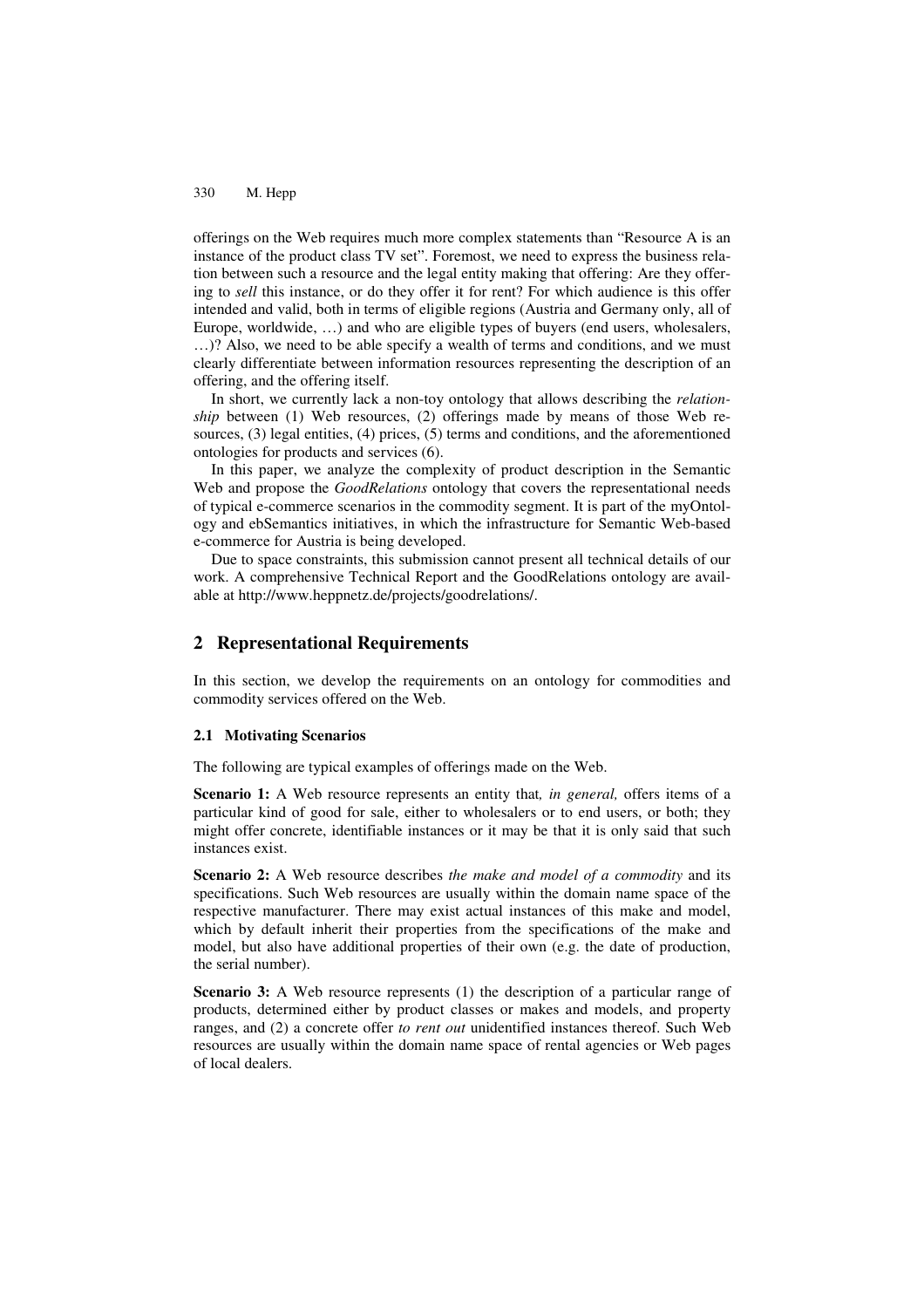GoodRelations: An Ontology for Describing Products and Services Offers on the Web 331

**Scenario 4:** A particular Web resource represents (1) the description of a particular range of products, determined either by product classes, makes and models, or property ranges, and (2) a concrete offer *to provide a certain type of service* for this range of products (e.g. maintenance, repair, or disposal). Such Web resources are usually within the domain name space of local dealers.

### **2.2 Competency Questions**

Next, we specify the scope and purpose of the GoodRelations ontology using *competency questions,* which is a standard technique in ontology engineering methodologies [8]. The questions were discussed with stakeholders, namely the developers of recommender systems, operators of Web shops, and other domain experts.

**CQ1:** Which retrievable Web Resources describe an offer

- {to sell | to provide the service of  $\vert$  to repair  $\vert$  to maintain  $\vert$  to lease out  $\vert$  to dispose}
- {a concrete individual | some unknown individuals} of
- a {given good | given service | spare part for a given good | consumables and supplies for a given good} described by a {type of good | specific make and model}
- that meet certain requirements on {properties | intervals for properties }
- for which the offering party accepts a given method of payment and
- provides a certain method of delivery
- to {consumers | retailers}
- $\bullet$  in a given {country | region}?

**CQ2:** For which time frame is the offer valid?

**CQ3:** Which types of customers are eligible?

**CQ4:** Which are the eligible customer regions?

**CQ5:** Which shipping / delivery methods are available?

**CQ6:** Which methods of payment are accepted?

**CQ7:** For any such offer, what is the price and currency for a given quantity, delivery region, and type of customer, per unit of measurement? Does the price include VAT and sales taxes?

**CQ8:** What is the shipping charge and currency for a given delivery method to a given region? Does it include VAT?

**CQ9:** What is the payment charge and currency for a given payment method? Does it include VAT?

**CQ10:** What is the mail address and which are the contact details of the offering business entity?

**CQ11:** Which are the locations from which the product or service is being provided, what are the contact details and opening hours of each location?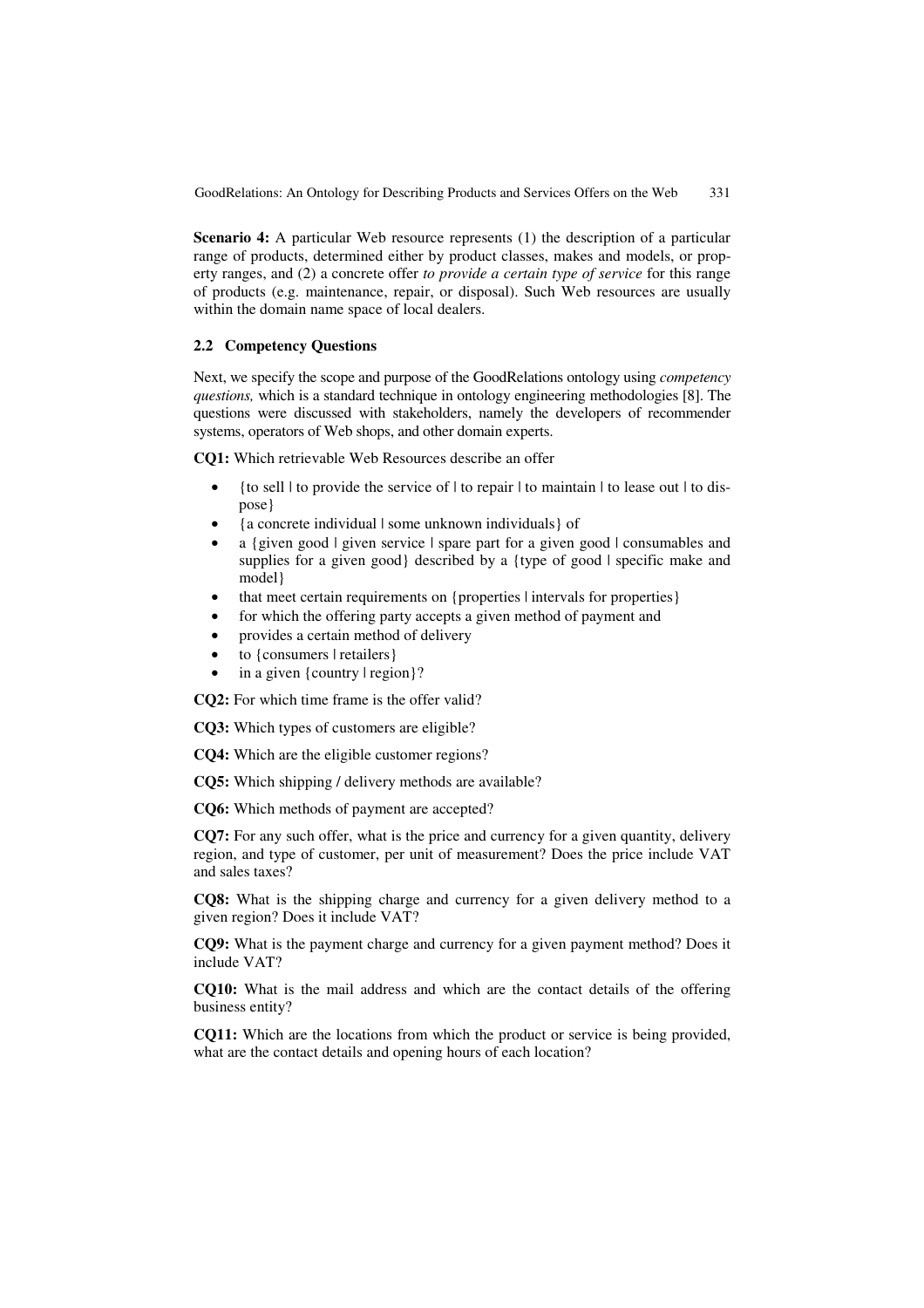**CQ12:** What is the scope and duration of the warranty promise or warranty promises included in the offer?

**CQ13:** Which offerings on the Web refer to {spare parts | consumables or supplies} for a given {type of good | make and model}

# **3 Domain Capture**

In the following, we give an overview of the relevant conceptual entities and types of relationships. A visualization of our domain capture in the form of an entityrelationship diagram is shown in Figure 1. Note that certain limitations of OWL, namely the lacking support for relations with a higher arity than two, require modeling workarounds that introduce new conceptual elements, which are only introduced in the later ontology coding stage. We use **bold** characters when introducing and defining a conceptual element, and underlining to refer to the particular definition of a word or group of words defined elsewhere.

The most important conceptual elements of the domain are as follows:

**Web Resource:** A retrievable Web resource that contains information related to a business entity, an offering, a product model, or similar. Very often, a Web Resource combines information about multiple conceptual entities, e.g. about the offering party and the types of products. In the GoodRelations ontology, we assume Web Resources to be instances of rdfs:Resource and use the rdfs:seeAlso property for linking the actual conceptual entities (business entities, offerings, product instances, etc.) to Web Resources that contain a human-readable description. This is why there is no class "Web Resource" in the GoodRelations ontology.

**Business Entity:** A legal agent making a particular offering. This can be a legal body or a person. A Business Entity has at least a primary mailing address and contact details. For this, typical address standards (vCard) and location data can be attached. (Example: Siemens Austria AG, Volkswagen Ltd., Peter Miller's Cell phone Shop).

**Offering:** The public, not necessarily binding, not necessarily exclusive, announcement by a Business Entity to provide a certain Business Function for a certain Product or Service Instance to a particular target audience. An Offering is specified by the type of product or service or bundle it refers to, what **Business Function** is being offered (sales, rental, ….), and a set of commercial properties. It can either refer to a clearly specified instance (Product or Service Instance) or to a set of anonymous instances of a given type (existentially quantified Product or Service Instances, see below). An offering may be constrained in terms of the eligible type of business partner, countries, quantities, and other commercial properties. The definition of the commercial properties, the type of product offered, and the business function are explained in the following sections in more detail. (Example: Peter Miller offers to repair TV sets made by Siemens, Volkswagen Innsbruck sells a particular instance of a Volkswagen Golf at \$10,000.).

**Business Function:** The type of activity or access offered by the Business Entity on the Product or Services though the Offering. The idea of standardizing business functions was first put to practice by the UNSPSC Business Functions Identifiers [9]. The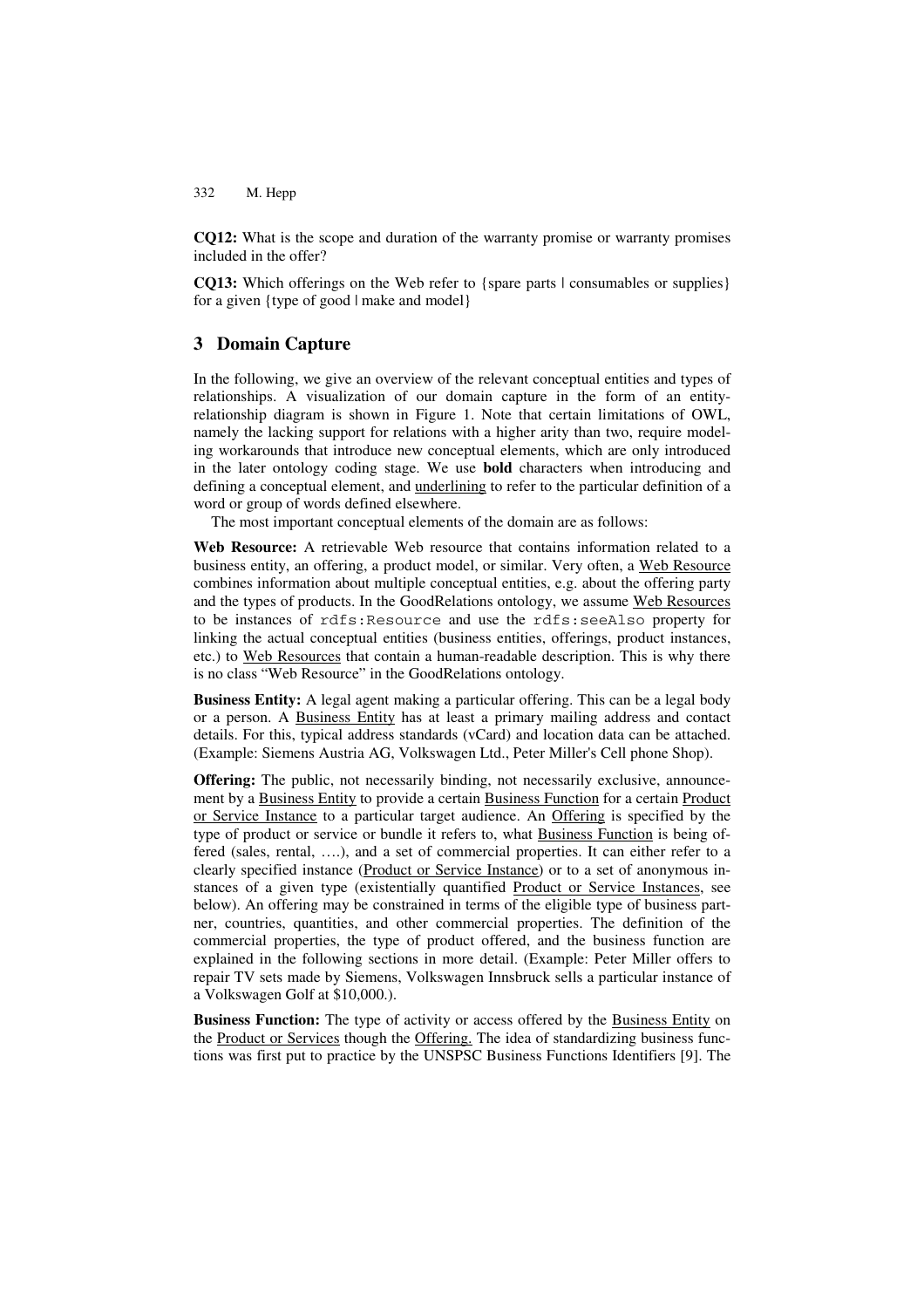

**Fig. 1.** Conceptual Model of the GoodRelations Ontology (see Technical Report for a larger version)

most important functions are "sell", "lease out", "maintain", "repair", "provide service", "dispose", and "buy". (Example: A particular offering made by Miller Rentals Ltd. says that they (1) *sell* Volkswagen Golf convertibles, (2) *lease out* a particular Ford pick-up truck, and  $\overline{(3)}$  *dispose* car wrecks of any make and model.)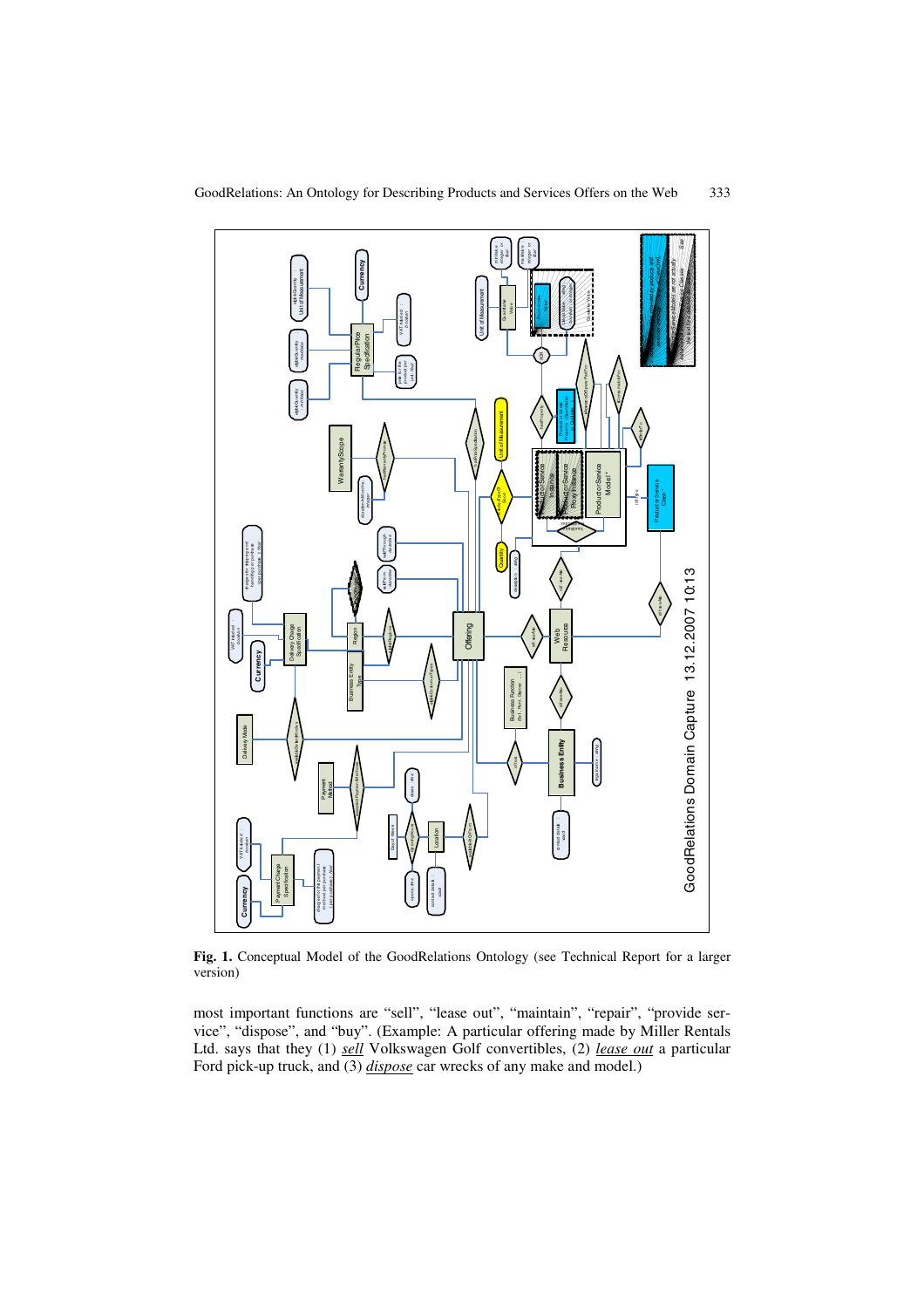**Product or Service: Instance, Model, and Class:** In the products and services domain, we find multiple types of conceptual entities when it comes to describing what is being offered: First, *actual products*, like for example my cell phone or a concrete TV set. Second, certain *product makes and models*, e.g. the cell phone make and model Sony 1234 or the car model Ford T. There usually exist actual products that are of the respective make and model, but they all have an identity of their own. In particular, they differ in several properties. Third, *classes of actual products that are similar in function or nature*, like for example the class "cell phone" which subsumes all actual cell phones. These elements are discussed in more detail in section 3.1.

**Property of a Product or Service:** Products usually have certain characteristic features, often physical or chemical attributes or such related to the context of usage. A Product or Service Property is the type of a characteristic feature of an actual product or service instance. The value may be a quantitative or a qualitative value. In the former case, a Product or Service Property is a *ternary* relation between a Product or Services Instance, a Unit of Measurement, and this value. In the latter case, it is a binary relation between a Product or Services Instance and this value. A quantitative value is a numerical interval that represents the range of a certain quantitative feature in terms of the lower and upper bounds for one particular. It is to be interpreted in combination with the respective Unit Of Measurement. Most quantitative values are intervals even if they are in practice often treated as a single point. A qualitative value is an entity that represents the state of a certain qualitative feature and can be either a literal value or an enumerative value. Products or Services Classes may be defined by *constraints* on Product or Services Properties. Product or Services Models may provide *default values* for Product or Services Properties.

**Unit of Measurement:** The point of reference and the scale for quantitative values. Those can refer to the technical/physical (e.g. weight) or commercial perspectives (e.g. sales units). Work on standardizing Units of Measurement has been ongoing in various standardization bodies, but there is still no single, widely agreed standard in place. A common approach is the UN/CEFACT Recommendation No. 20 [10], which we adopt for GoodRelations.

**Commercial Property of the Offering:** An offering is usually more specific than just stating the general availability of a given type of product or service. In many cases, it is desirable to specify additional commercial aspects, first of all the price. Commercial properties are discussed in more detail in section 3.2.

**Relationships between Multiple Product Models or Product Instances:** In the commodities sector, it is often valuable to express several relationships between Product Instances and/or Product Models. GoodRelations defines "isConsumableFor", "isSimilarTo", and "isAccessoryOrSparePartFor" as the most common ones. For the full details, please see the Technical Report that complements this paper.

#### **3.1 Products or Services: Instances, Models, and Classes**

As explained, there are three conceptual elements related to the type of product or service being offered, which we specify in the following. In principle, we find the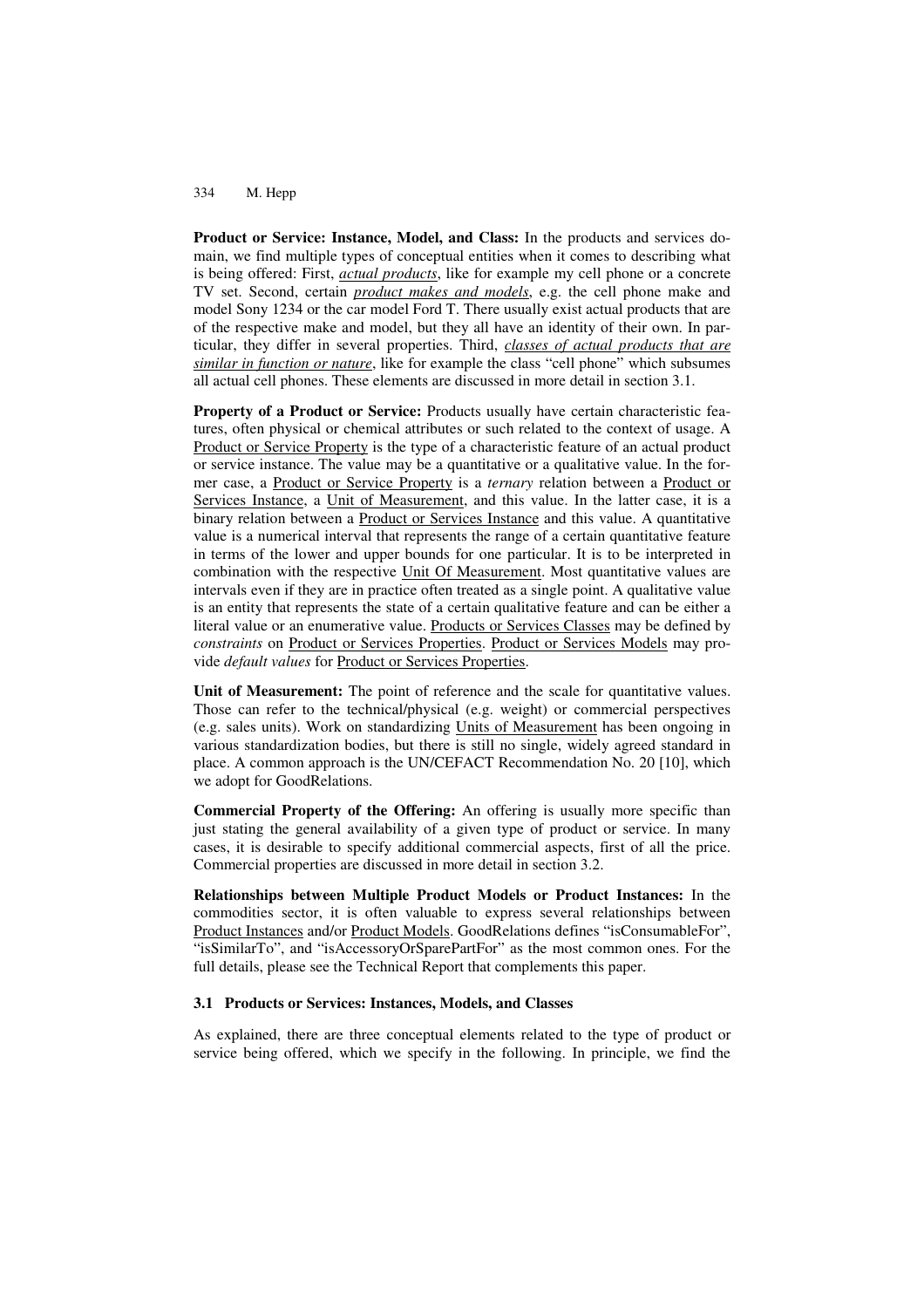same pattern in commodity services<sup>1</sup> as well. For example, there is the class "haircutting" (a subclass of "Happening") which subsumes all instances of someone actually cutting someone else's hair. In some cases, there may also be makes and models for services, but this is not very common in our opinion.

**Product or Service Instance:** A single identifiable object or action that creates some increase in utility (in the economic sense) for the individual possessing or using this very object (Product) or for the individual in whose favor this very action is being taken (Service). Products or Services are types of goods in the economic sense. For an overview of goods and commodities in economics, see [11]. (Examples: MyThinkpad T60, the pint of beer standing in front of me, my Volkswagen Golf, the haircut that I received or will be receiving at a given date and time.) Note that in many cases, product or service instances are not explicitly exposed on the Web but only existentially quantified. For a detailed discussion and practical solutions, see section 4.3.

**Product or Service Model:** An intangible entity that specifies some characteristics of a group of similar, usually mass-produced Products. In case of mass-produced Products, there exists a relation hasMakeAndModel between the Products and Services Instance and the Product or Service Model. A Product or Service Model may carry information on characteristics or features of actual products of this make and model. For example, a certain camera make and model may specify the default weight of an actual camera. It is very likely that an actual camera of that make and model will show that weight; however, it is not guaranteed. If we cut off a piece of that camera, the camera will have a different weight but still be a camera of the given make and model. (Examples: Ford T, ThinkPad T60, Volkswagen Golf)

Note that from the ontological perspective, Product or Service Models are not subclasses of Products or Services, but intangible objects in their own right. The main reason is that the model has an identity of its own. For a formal justification of that distinction, please refer to the OntoClean methodology [12, 13].

Product or Service Class: A set of Product or Services Instances that provide the same functionality, can be used for achieving the same goal, or are similar in their physical characteristics. (Examples: Laptop computer, car, writing paper, hot beverage, or haircutting as a service.)

### **3.2 Commercial Properties of the Offering**

In many cases, it is desirable to specify additional commercial aspects than just the fact that a certain good is being offered. Related work to this issue has been done in the context of XML formats for catalog data exchange. Kelkar et al. [14], for example, list prices, quantities, eligible regions, and eligible types of business partners as relevant details. In the following, we describe the relevant elements for the GoodRelations ontology.

**Price Specification:** The price asked for a given Offering by the respective Business Entity. An Offering may be linked to multiple Price Specifications that specify

<sup>&</sup>lt;sup>1</sup> We are talking about *real* services here, not Web services.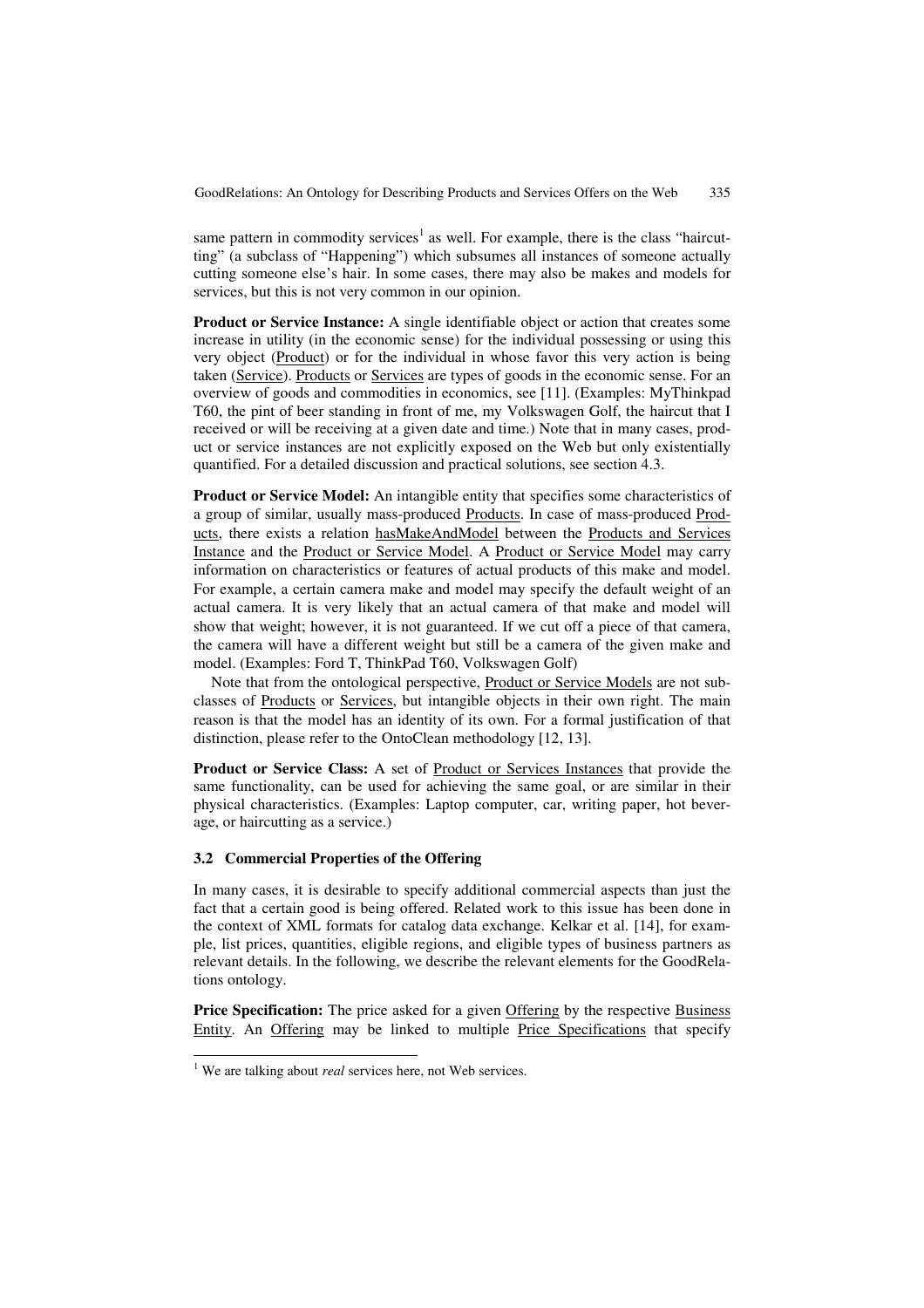alternative prices for non-overlapping sets of conditions (e.g. quantities or sales regions). For GoodRelations, we take the price model from Kelkar, Leukel, and Schmitz (2002, [14]) as a starting point and reuse a subset there from. A Price Specification is characterized by (1) the lower and upper limits and the Unit of Measurement of the eligible quantity, (2) by a monetary amount per unit of the Product or Service Instance in the given Unit of Measurement specified as a literal value of type float in combination with a currency, and (3) whether this prices includes local sales taxes, namely VAT. (Example: The price, including VAT, for 1 kg of a given material is 5 Euros per kg for  $0 - 5$  kg and 4 Euros for quantities above 5 kg). We do not model the full detail of local taxes.

Variants of Price Specification are Delivery Charge Specification (a conceptual entity that specifies the additional costs asked for delivery of a given Offering using a particular Delivery Method by the respective Business Entity) and Payment Charge Specification (a conceptual entity that specifies the additional costs asked for settling the payment after accepting a given Offering using a particular Payment Method). Both are defined in the GoodRelations ontology but not detailed in this paper for lack of space. Due to the complexity of pricing scenarios in various industries, it may be necessary to create extensions of this fundamental model of Price Specifications. Such can be done easily by importing and refining the GoodRelations ontology.

**Validity:** The time interval that specifies the period during which the offer is valid.

**Currency:** The Unit of Measurement for monetary values. For currencies, we suggest using the well-established ISO 4217 standard [15], which is the recommended encoding for currencies in international payment transactions.

**Warranty Promise and Warranty Scope:** The duration and scope of services that will be provided to a customer free of charge in case of a defect or malfunction.

**Payment Method:** A standardized procedure for transferring the monetary amount for a purchase.

**Delivery Method:** A standardized procedure for transferring the Product or Service Instance to the destination of fulfillment chosen by the customer.

**Business Entity Type:** The legal form, the size, the main line of business, the position in the value chain, or any combination thereof, of a Business Entity. From the ontological point of view, Business Entity Types are mostly roles that a Business Entity has in the market. Business Entity Types are important for specifying eligible customers, since Offerings are often meant only for Business Entities of a certain size, legal structure, or role in the value chain.

**Country or Region:** Countries or Regions are geographical or geopolitical areas. In GoodRelations, they are used for specifying the areas for which the Offering is valid.

**Location of Sales or Service Provisioning:** A location from which the specified Business Function on the particular Product or Service Instance is being offered by the Business Entity.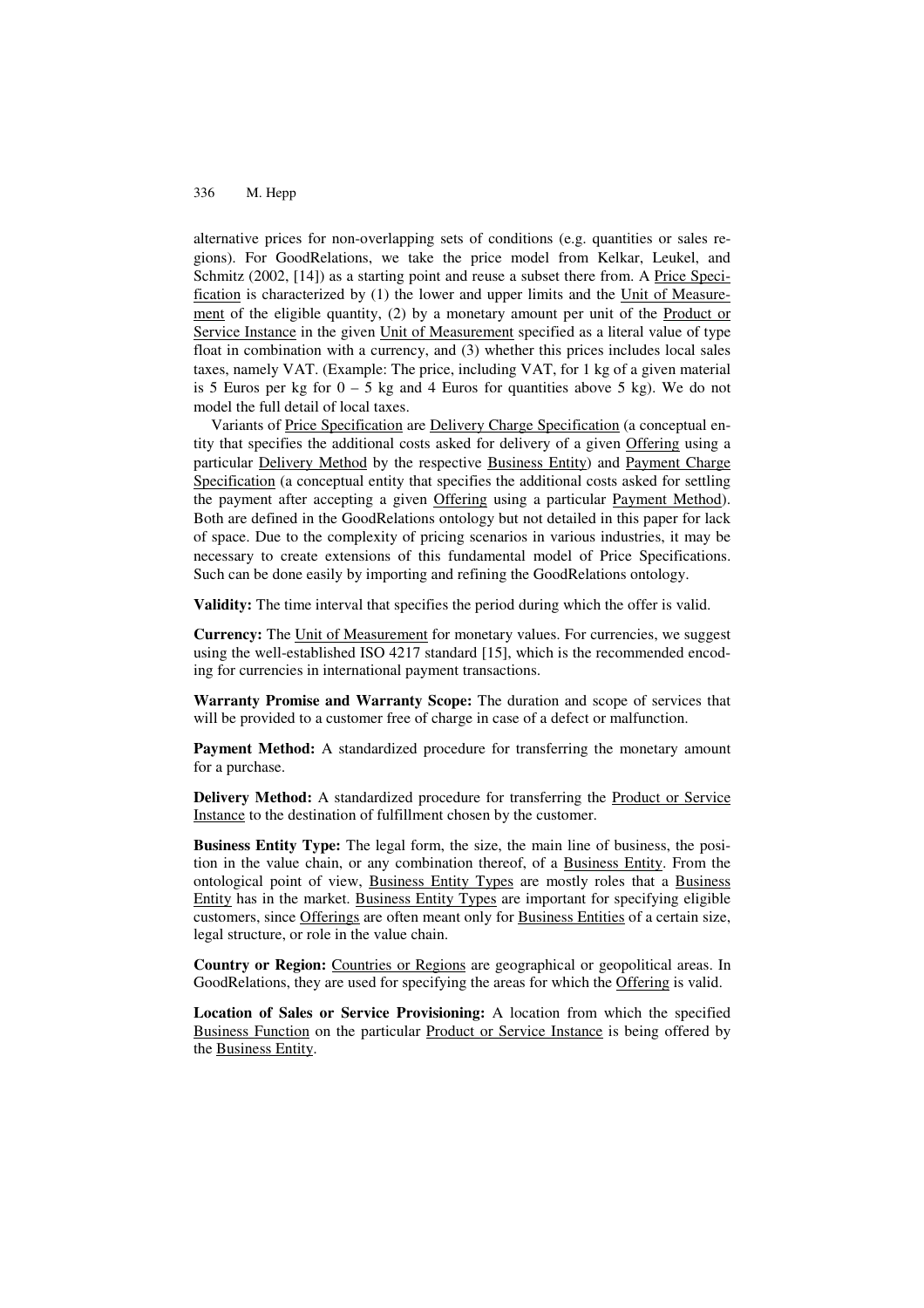# **4 Ontology Coding**

In the following, we motivate our choice of the ontology language and describe the coding of the ontology in OWL DLP. Note that the final ontology includes new conceptual entities for n-ary relations, since OWL supports binary relations only. The full ontology coding and description of elements is available at http://www.heppnetz.de/ projects/goodrelations/.

#### **4.1 Appropriate Ontology Language: RDFS, OWL DLP, or OWL DL?**

Since GoodRelations ontology is meant to be of immediate practical value on the basis of currently available Semantic Web infrastructure, the choice of the appropriate ontology language is important. Eventually, we suggest using the OWL DL syntax for RDFS elements, i.e. a subset of the closure of OWL DLP, so that a lightweight RDFS-*style* reasoner can compute all practically relevant inferences while the ontology could also be used together with OWL DL ontologies and knowledge bases without making the resulting model become OWL Full. The language fragment we suggest is also, in practice, not touched by the layering problems between RDFS and OWL DL (for a discussion of these issues, see e.g. [16]). The GoodRelations ontology will only use the following language elements:

owl:Ontology, owl:Class, owl:ObjectProperty, owl:DatatypeProperty, rdfs:subClassOf, rdfs:subPropertyOf, rdfs:comment, rdf:datatype, and rdf:type

It also includes rdfs:range and rdfs:domain; however, this is meant only for helping tools generate forms when creating instance data. It is not necessary that the ontology repository computes the correct closure for the official RDFS semantics (but it would also not hurt). For a discussion of the semantics of domain and range in RDFS and OWL, see [17]. In combination with these domain and range statements, we use a few complex class definitions that define the union of multiple classes. However, again, this is used solely for specifying domains for object and datatype properties so that tools can generate forms easily for populating the ontology. For the correct interpretation of the offering data on a Web scale and query answering, it is not necessary that the ontology infrastructure computes the correct closure of this. In short, the advantages of our choice are as follows:

- a) All data annotated using GoodRelations on the Web can be properly interpreted with just a RDFS-*style* reasoner, as long as this reasoner supports owl:Class, owl:ObjectProperty, and owl:DatatypeProperty. This is insofar important, as SPARQL queries on everything beyond a subset of RDFS are difficult and subject to ongoing research.
- b) At the same time, the ontology plus data in combination with OWL products and services ontologies will stay within OWL DL and can be used with a DL (or even  $DLP$ ) reasoner – i.e., we do not end up in OWL Full.
- c) Also, we could otherwise not define important top-level concepts for product and services ontologies in GoodRelations, since they need to be imported by future releases of eClassOWL and other ontologies. If GoodRelations was based on RDFS elements like rdfs:Class and rdfs:Property for the definition of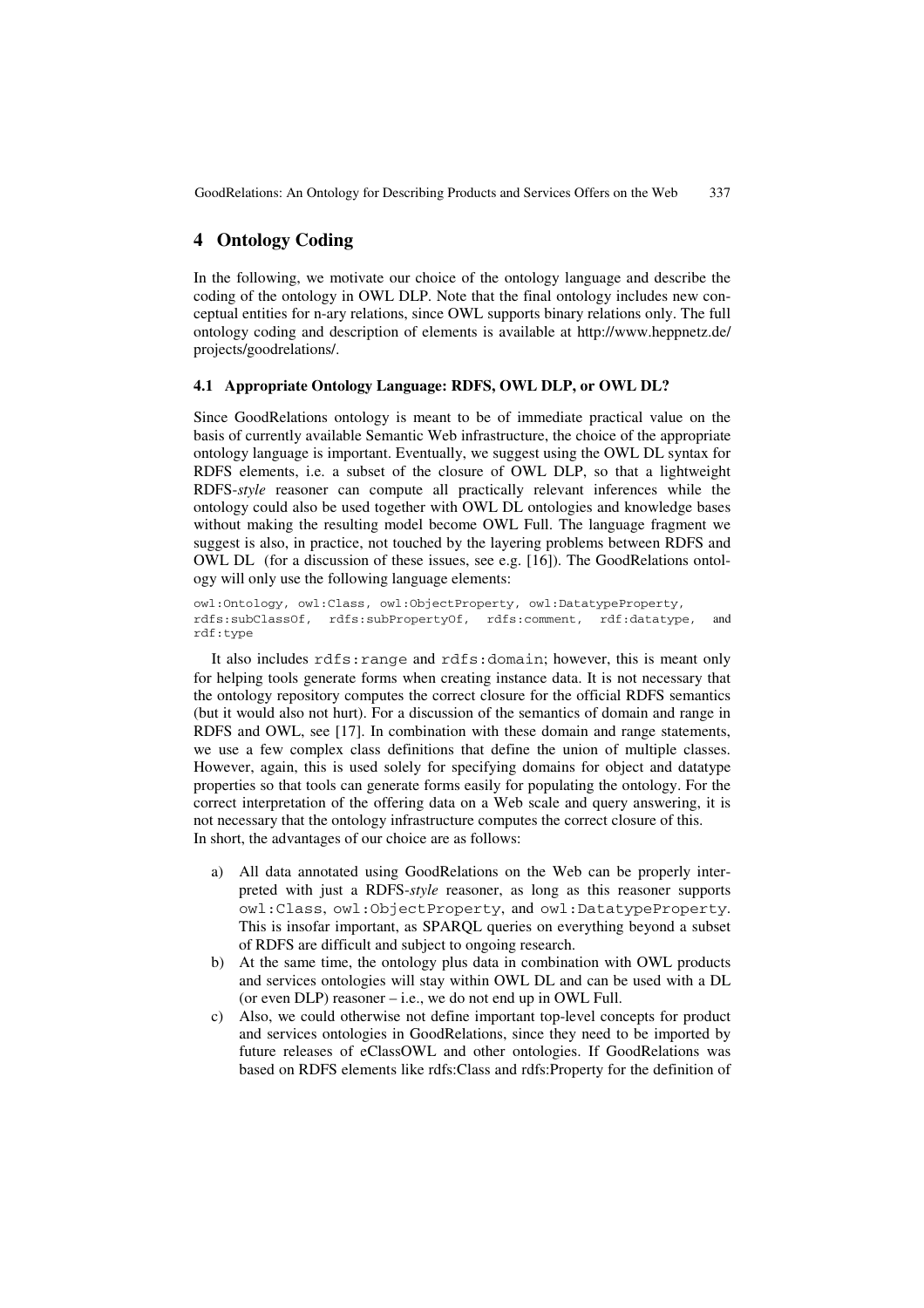its elements, importing the ontology and refining its elements in eClassOWL would turn eClassOWL into an OWL Full model if the exact semantics of the RDFS constructs was expected.

Our approach is in line with the proposal by Polleres et al. of using some restricted sets of RDF(S) inference with an extended version of SPARQL [18]. This would provide the foundation for reliable reasoning support for using (a future version of) SPARQL as a query language with GoodRelations-related data on a Web scale.

#### **4.2 N-Ary Relations in OWL**

We have seen in the domain capture that there exist several ternary and quaternary relations. Unfortunately, OWL supports only binary relationships in the form of object properties. This means that we have to find modeling work-arounds for the higher-arity relations in the domain. The basic pattern for handling this is (1) introducing an additional class for each of those relationships, of which instances act as placeholders that keep together all but one of the parameters of the n-ary relation and (2) defining a binary relation that links the remaining parameter with this placeholder instance. See [19] for more details.

#### **4.3 Anonymous Instances and Existential Quantification**

In the vast majority of e-commerce scenarios, the actual product or services individuals are not exposed on the Web. For example, if a Web shop says they will sell the Siemens cell phone model s1234 at \$ 100, there is mostly no information resource on the Web that describes this particular, tangible cell phone. From a logician's perspective, most offerings of commodities on the Web are just existentially quantifying the actual Product or Services Instances. The Web shop in the example actually says "There exists at least one thing X, for which holds ThisWebShop sells X and X instanceOf cellphone and X hasMakeAndModel Siemens-s1234". In such cases, there is no retrievable information or non-information resource reflecting the actual cell phone, on which ownership can be obtained, and which is gone once it has been sold. (Of course, there are a few situations where actual instances are being exposed on the Web. The most prominent ones are eBay auctions – there, a dedicated Web resource describing an actual product may exist. However, we can safely assume that in most commodity scenarios, the actual instances are only existentially quantified.)

From a theoretical perspective, this is no big deal. From a practical perspective, it is, for two reasons. First, existential quantification increases the computational cost of reasoning. In the series of popular ontology languages for the Semantic Web, only OWL DL and above and WSML DL support existential quantification. Second, and more importantly, the overhead for modeling Product or Services Properties on the basis of existing products and services ontologies, namely eClassOWL [7] is significant and modeling existential quantification in OWL is not at all straightforward for domain experts. For GoodRelations, we propose a very pragmatic work-around: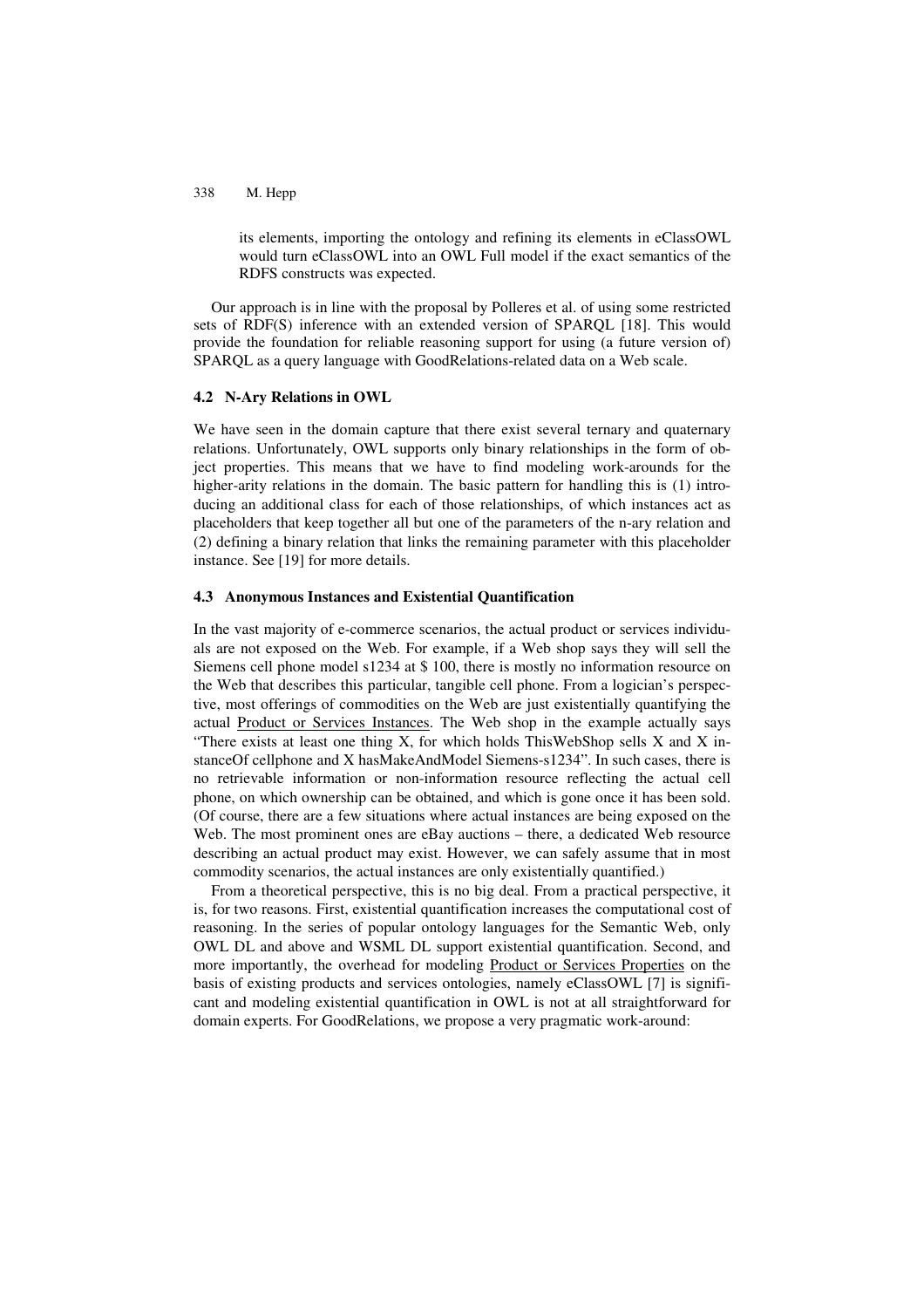- a) We create two top-level ontology classes: (1) ActualProductOrService an instance of this class is an actual Product or Service Instance. (2) ProductOrServicesSomeInstancesPlaceholder – an instance of this class is a placeholder for existentially quantified, anonymous Product or Service Instances.
- b) When we describe an actual Product or Service Instance (e.g. in an eBay offering), we make it an instance of the respective Product or Service Class (e.g. cell phone) *and* of the class ActualProductOrService. We can then describe this instance using all of the properties provided by products and services ontologies like eClassOWL.
- c) When we describe an anonymous Product or Service Instance (e.g. "we sell Siemens s1234 cell phones), we create an instance of the respective Product or Service Class (e.g. cell phone), and make it also an instance of the class ProductOrServicesSomeInstancesPlaceholder. We can then describe this instance using all of the properties provided by the products and services ontologies like eClassOWL.
- d) A query for a given type of products will return both the instances of Actual-ProductOrService and of ProductOrServicesSomeInstancesPlaceholder. Still, everybody can see quickly whether this instance is an actual cell phone or a placeholder, while the structure of queries regarding product features remains the same.

This approach works with very lightweight reasoners and is, more importantly, very well compatible with how current products and services ontologies are designed. One may object that the proxy instances are intangible objects and can thus not be instances of a class of tangible things like products. However, we think that the practical advantages of the work-around justify the small ontological inconsistency.

#### **4.4 Ranges for Product and Service Attributes**

Most quantitative properties of products or services are actually intervals and not single values. Even simple characteristics like the weight of a tangible object can in principle, only be specified as intervals (even if very small). Also, there are many scenarios in which queries for suitable products or services must allow ranges in the query and must reason properly about such ranges. For example, if someone is looking for a TV set with a screen size between 10 and 15 inches, a model with 12 inches must be reported as a match, and if someone has a piano that needs to be transported and weighs 120 kg, a company offering to transport all pianos up to 150 kg of weight must be found.

Now, there have been approaches of extending Web ontology languages, namely OWL, by support for datatype ranges. The most prominent approach is the OWL-Eu proposal by Pan and Horrocks [20]. This would allow proper reasoning about value ranges for OWL datatype properties. However, this extension is currently not widely supported by standard tooling; it has yet to find its way into mainstream Semantic Web infrastructure. Since GoodRelations aims at making Semantic Web-based E-Commerce a reality on the basis of current technology components, using OWL-Eu was not an option for the moment.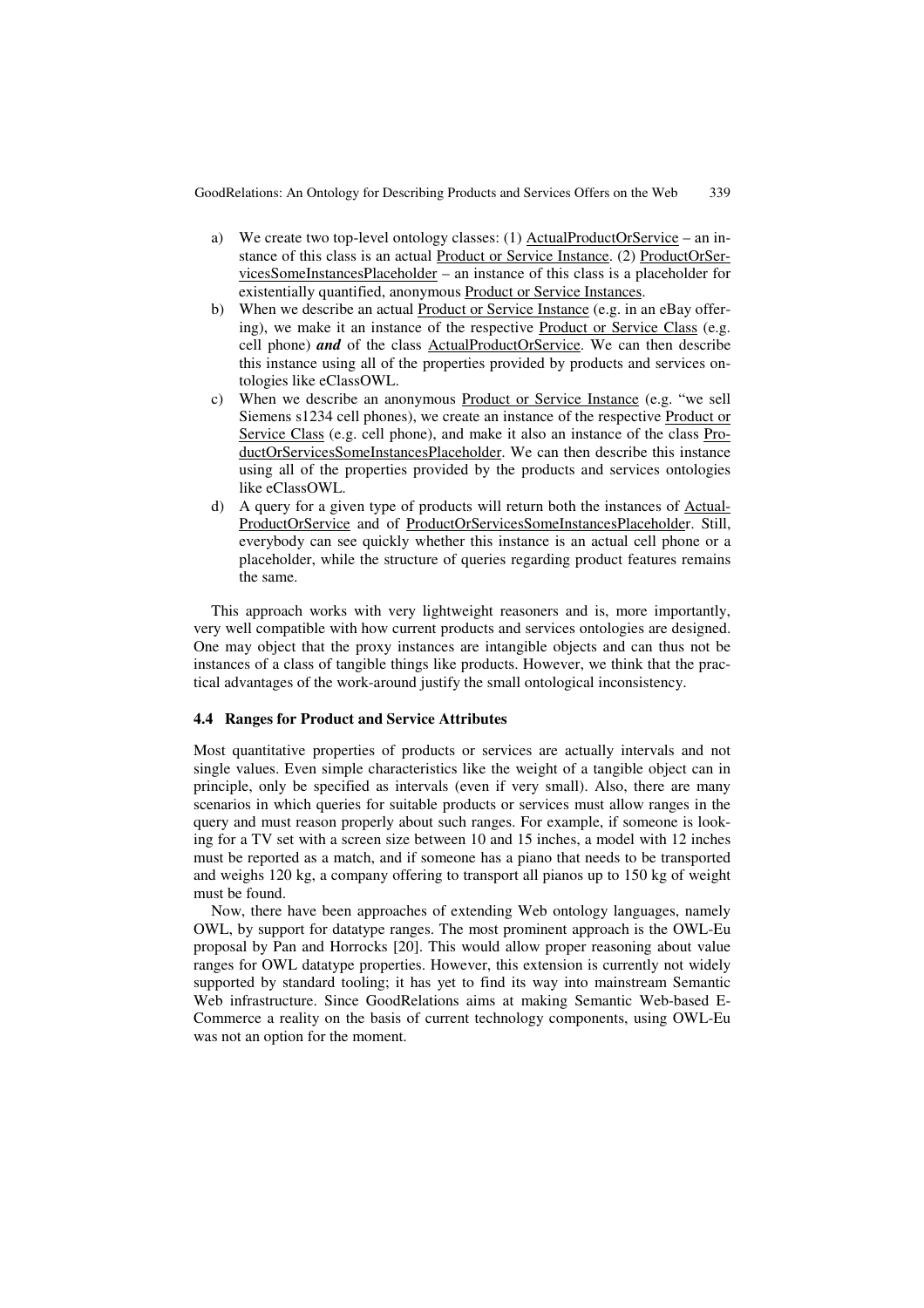Instead, we use a pragmatic workaround that puts part of the work on the person expressing the query but at the same time requires only a standard RDFS or OWL reasoner that supports rdfs:subPropertyOf.

The approach is as follows: (1) We create an ontology class Quantitative Value. (2) All properties reflecting quantitative characteristics of products or services are represented as object properties with the range of "Quantitative Value". (3) For each quantitative value, we create an instance of "Quantitative Value". (4) We then attach the upper and lower limits of this value by two datatype properties (i.e. attributes) has-MinValue and hasMaxValue, and the unit of measurement by a datatype or object property has Unit Of Measurement. Now, querying for suitable object requires just specifying the lower and upper limits for the respective characteristics.

 One may object that this means a lot of redundancy for those cases where the upper and the lower limit are practically the same. In order to mitigate this, we introduce a third datatype property has Value, which is an rdfs: subPropertyOf both has-MinValue *and* of hasMaxValue. We can then simply say "myTVSet hasWeight X, X of QuantitativeValue, X hasValue 10, X hasUnitOfMeasurement " ka" "

As long as there is reasoner that computes that "x hasValue Y" implies "x has-MinValue Y, X hasMaxValue Y", this shortcut will return the very same results.

# **5 Cool URIs for E-Commerce on the Semantic Web**

When using GoodRelations, we need unique identifiers not only for the current Web resources, like corporate Web pages or pages in an e-shopping system, but for all conceptual elements as described in the domain capture in section 3. For example, we need unique identifiers for (1) business entities, (2) makes and models, (3) offerings, and (maybe) (4) available product instances. It is tempting to assume that we can simply take the URIs of existing Web resources for those purposes, but this is not advisable since the available Web resources often tangle multiple conceptual entities – the Web page describing a certain offer has one single URI, but it may contain the description of a product make and model, an offering, a price specification, a warranty promise, all at the same time – and, in the case of a small shop, even the business entity itself. When we move on to the Semantic Web, we need unique identifiers for every single entity of interest. In a nutshell, we can use the URIs of existing Web resources only as the identifiers for the Web resources themselves. For all other conceptual entities, we have to introduce new identifiers, unless such have already been defined for the Semantic Web elsewhere. For that, there exist three approaches:

- a) **Using blank RDF nodes** [23]; however, for all entities that may at any later point be linked to other entities this is not recommended, since it is then not possible to refer externally to such a node [24], which means that data from multiple sources cannot be merged easily.
- b) **Creating completely new URIs for all significant entities**. When doing so, one must have authority to define the meaning of the respective URI. For URIs in the HTTP scheme, this requires that one is the owner of the respective domain name space.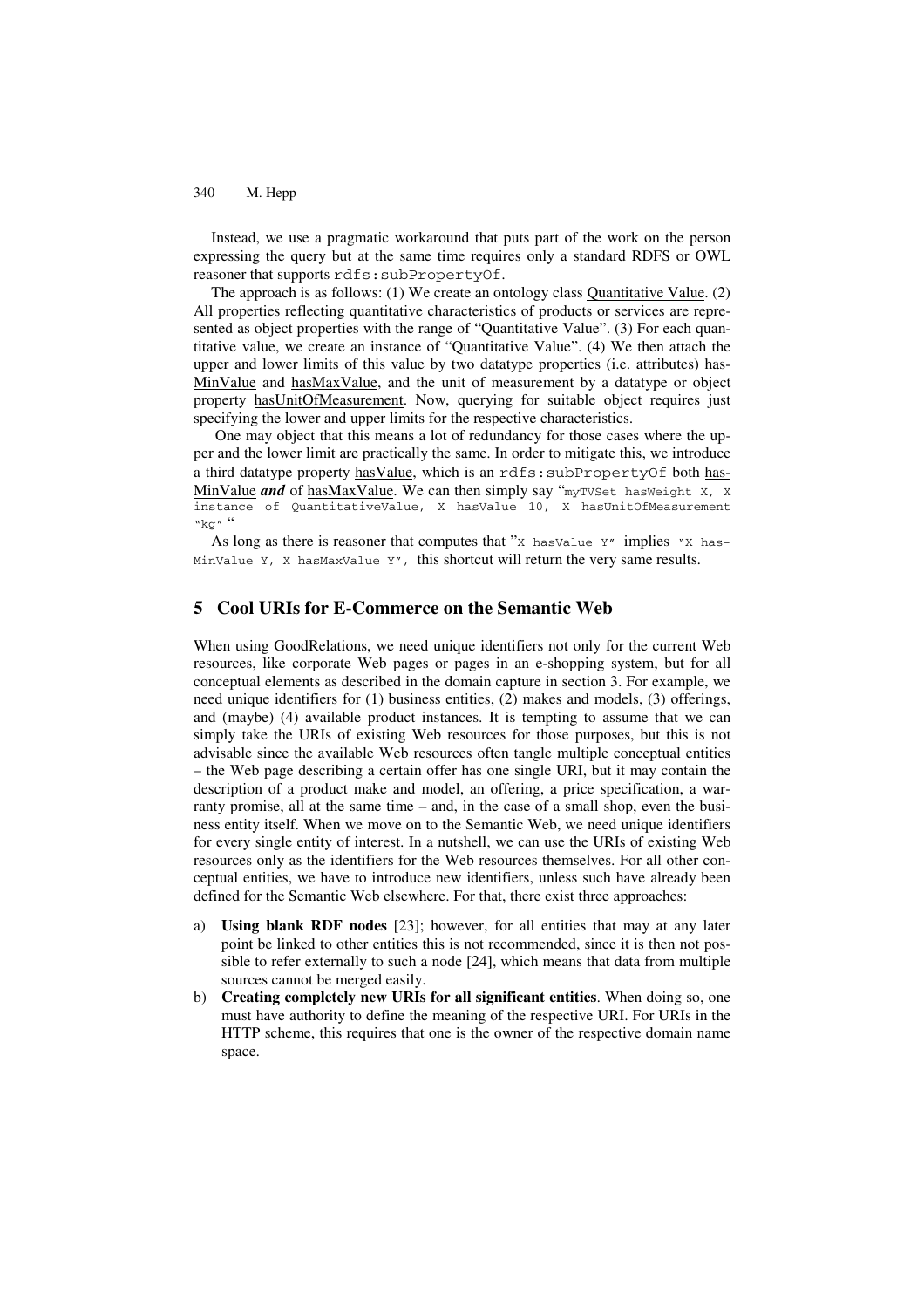GoodRelations: An Ontology for Describing Products and Services Offers on the Web 341

c) **Creating hash URIs derived from the URI of the original Web resource**. In RDF, adding fragment identifiers to a URI creates a new identifier. It must be noted that also in this case, one must have authority to introduce new URIs in the respective domain space.

GoodRelations is agnostic of which approach is taken and makes no assumption on who defines the URI for a respective conceptual element; it is just necessary that distinct identifiers for distinct entities exist. Blank nodes are acceptable for entities that will never be linked to outside data (e.g. workarounds for n-ary relations, see section 4.2). The URI of the current, retrievable Web resource should become the URI of the conceptual entity Web Resource, and other conceptual entities, namely Offering, should point to this via rdfs:seeAlso. For a full discussion on the issues of naming entities on the Semantic Web, see [22, 24-26].

### **6 Evaluation**

GoodRelations has been under development since 2005. During that time, several requirements from industrial partners were taken into account. While a full evaluation based on the annotation of large corporate data assets is still ongoing, there is already preliminary evidence that their key representational needs are now well covered by the ontology. Also, specific extensions for several very diverse domains have been created with ease, which indicates that the top-level structure seems to be appropriate. In the following, we show by means of examples of queries in SPARQL how the ontology can be used to query for respective product and services data on the Semantic Web. For the sample data used and screenshots of the results, please see our Technical report. We use the following prefixes:

PREFIX gr: <http://www.heppnetz.de/ontologies/goodrelations/v1#> PREFIX ex: <http://www.heppnetz.de/ontologies/goodrelations/examples#>

#### **Example 1: "Who sells cell phones and on which Web pages can I get more information on respective offerings?"**

This transforms into the following SPARQL query:

SELECT ?business ?uri WHERE { ?business gr:offers ?offering ?offering gr:includesObject ?TypeAndQuantityNode . ?TypeAndQuantityNode gr:typeOfGood ?something . ?something rdf:type ex:Cellphone . ?offering gr:hasBusinessFunction gr:Sell. ?offering rdfs:seeAlso ?uri }

#### **Example 2: Which offers of cell phones exists, what is the price, and where can I find the offering on the Web?**

```
This transforms into the following SPARQL query: 
  SELECT ?offering ?uri ?price ?currency 
  WHERE { ?offering gr:includesObject ?TypeAndQuantityNode . 
  ?TypeAndQuantityNode gr:typeOfGood ?something . 
  ?something rdf:type ex:Cellphone .
```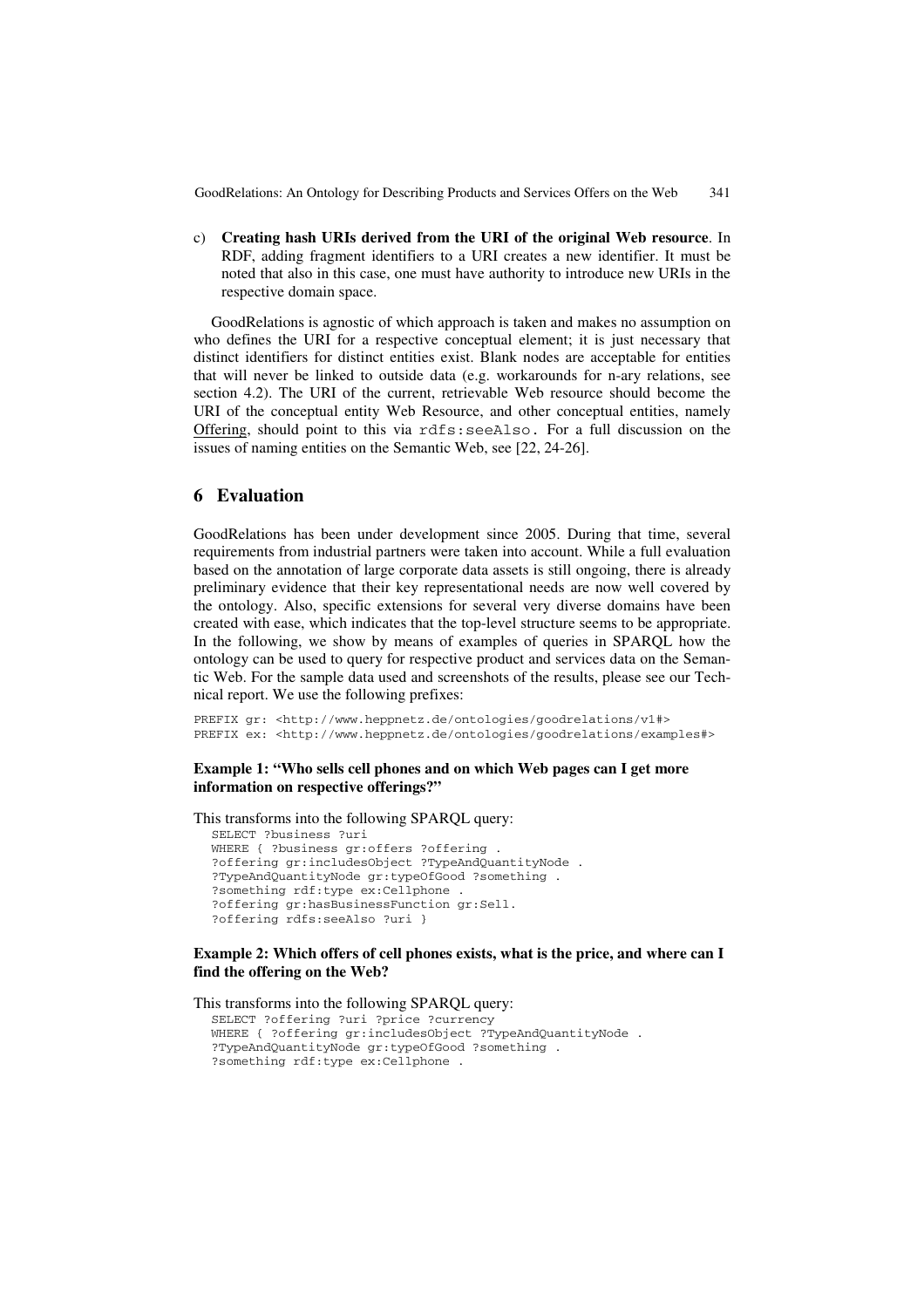```
?offering gr:hasBusinessFunction gr:Sell . 
?offering rdfs:seeAlso ?uri . 
?offering gr:hasPriceSpecification ?priceSpecification . 
?priceSpecification rdf:type gr:UnitPriceSpecification . 
?priceSpecification gr:hasCurrencyValue ?price . 
?priceSpecification gr:hasCurrency ?currency . }
```
The result is as expected (note that offerings that do not have a price specification do not appear in here due to the structure of the query and the semantics of SPARQL).

#### **Example 3: Who repairs at least one type of cell phone?**

```
SELECT ?business ?businessuri ?offeringuri 
WHERE { ?business gr:offers ?offering .
?offering gr:includesObject ?TypeAndQuantityNode . 
?TypeAndQuantityNode gr:typeOfGood ?something . 
?something rdf:type ex:Cellphone . 
?offering gr:hasBusinessFunction gr:Repair . 
?offering rdfs:seeAlso ?offeringuri . 
?business rdfs:seeAlso ?businessuri . }
```
Note that this query does not guarantee that this shop will repair every make and model. We only know that it has offered to repair some objects of which is known that they are cell phones. Again, the result is as expected.

While a large-scale evaluation of the GoodRelations ontology is just starting, we can see that the ontology covers numerous typical usage scenarios. In particular, it is both generic and flexible, while at the same time requiring only minimal reasoning support.

# **7 Discussion**

**Related work** to ours can be roughly grouped into three waves: The first wave: Gupta and Quasem [27] have stressed the potential that Semantic Web technology could reduce price dispersion in markets and thus make the market mechanism and ecommerce more efficient. Similarly, Fensel [28] described how ontologies can in principle support the integration of heterogeneous and distributed information in ecommerce, mainly based on catalogs of products, and which tasks are to be mastered. Obrst, Wray and Liu [2] discuss the main challenges of building and aligning ontologies for products and services in B2B e-commerce environments. Corcho and Gómez-Pérez [3] show how multiple standards for classifying products and services can be integrated using ontological mappings, and sketch a prototype implementation based on the WebODE platform. From that time there are a few very early transcripts of products and services classifications (UNSPSC and eCl@ss) into ontology languages [29, 30] and [31] available on the Web. The shortcomings of those early transcripts are described in [32].

The second wave: After 2003, several papers were published that analyze the technical problems of implementing the overall vision. Most of those works take into account the practical problems of product data management in real-world scenarios that the early papers did not, in particular regarding the amounts of data, the pace of evolution, the need to reuse existing standards, etc. Tolksdorf et al. [33] analyzed the potential impact of Semantic Web technology on B2C e-commerce and discussed the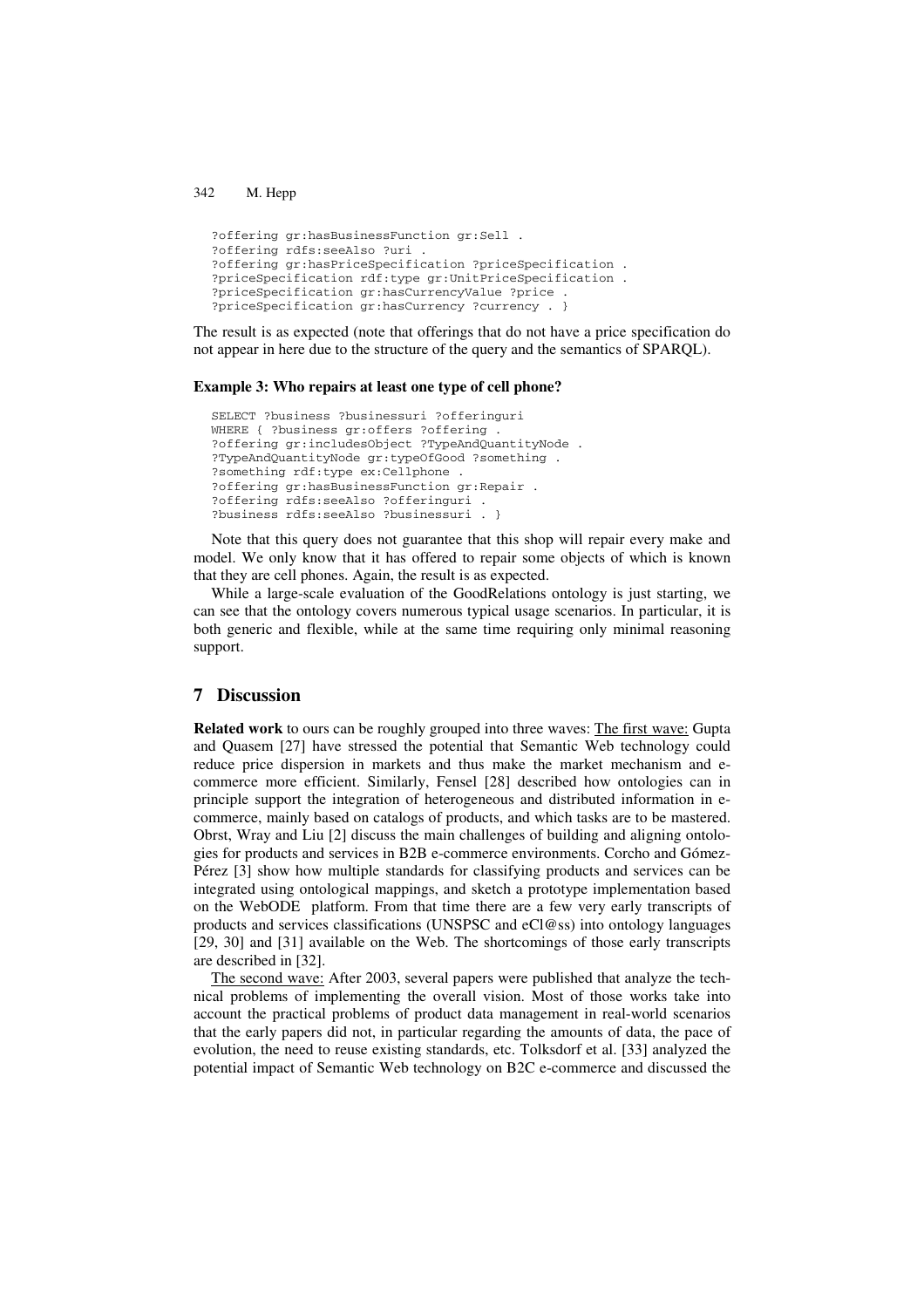technical and organizational challenges of the vision. They were, to our knowledge, the first to stress the lack of serious business ontologies, consensual identification schemes; open security, trust, and privacy issues, and requirements for the successful diffusion of the Semantic Web in the business world. Zhao and Sandahl [34] described the potential technical contributions and the required tools and structures for various processes of electronic procurement. Also, Zhao [35] and Zaho and Lövdahl [36] were the first to discuss the need for and difficulties of reusing existing standards when developing e-commerce ontologies. Di Noia et al. [37] have analyzed the complexity of matchmaking based on formal descriptions of offerings in electronic marketplaces. Beneventano [38] analyzed the mapping problems between eCl@ss and UNSPSC in detail and produced a prototype for managing respective mappings.

The third wave: Only recently, mature, practically usable ontologies for products and services have been derived from common classification standards, namely our ontology eClassOWL [7], as described in detail in [32]. The potential contribution of Semantic Web technology on future shopbots has been renewed in [39]. Most importantly, the enormous body of work done in Korea in the context of a large-scale research project materialized in the form of operational prototypes for ontology-based management of product data and recommender systems, as described in [4-6].

Apart from this latter work and some work on non-functional properties of Semantic Web services researchers, there is to our knowledge no mature proposal on how to encode commodity products and service offerings on the Semantic Web. The work done it Korea [4-6] is very impressive but is rather focused on B2B scenarios in closed settings. In particular, it relies on heavyweight formalisms. In a nutshell, GoodRelations is the first concrete technical proposal for implementing a widely shared vision.

**Future directions:** The following extensions and modifications of GoodRelations will be evaluated in the near future: (1) Microformat Variant and GRDDL Transformation and (2) **Proton Grounding -** Proton [40] is a popular general-purpose ontology and has some overlap with GoodRelations. We are evaluating the advantages and costs of grounding GoodRelations in Proton. (3) **More Advanced Price Modeling:** Several markets use more complex pricing schemas than those currently supported; see e.g. [14], BMEcat 1.2 [41], and BMEcat 2005 [42]. (4) **Resource Composition and Substitution:** A more sophisticated vocabulary for specifying resource composition and substitution knowledge would be often beneficial in the context of Semantic Web-based e-commerce. (5) **Multi-dependent Properties:** Some properties product instances or models are dependent on others. Currently, GoodRelations does not support modeling such properties. (6) **Integration with Catalog Data Standards for Harvesting Product Data:** For catalog data exchange on the basis of persistent publication on the Web, it may be beneficial to provide a Semantic Web vocabulary based on popular XML standards for B2B catalog data exchange, e.g. BMEcat 1.2 [41] and BMEcat 2005 [42]. We think that these should rather be ontologies in their own right, albeit aligned with GoodRelations.

#### **8 Conclusion**

We have (1) developed the representational requirements for an ontology that can be used for describing offerings of tangible goods and commodity services on the Web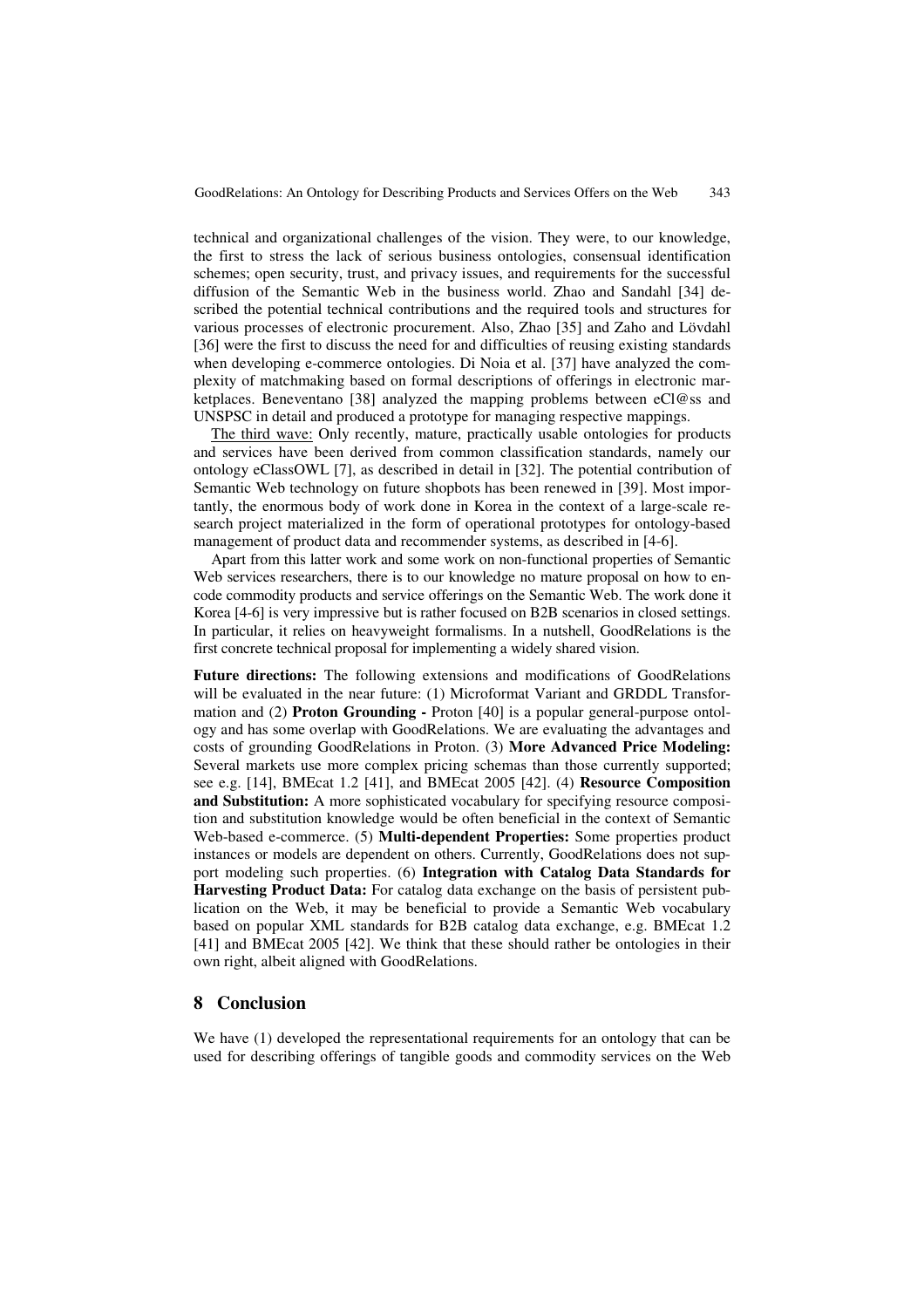and (2) coded a respective ontology using a small subset of current ontology languages, so that our ontology should scale very well on mainstream Semantic Web infrastructure available today. Our ontology is very flexible, while moderate in size, and supports value intervals plus existential quantification while posing only minimal requirements on the reasoning support of the ontology management infrastructure. Also, it should be compatible with some pragmatic reasoning support for SPARQL. We are currently working on tools that simplify the adoption of GoodRelations, e.g. on-line services that guide shop owners through the process of creating respective annotation data, and transformations from popular XML schemas for B2B catalog data interchange (namely BMEcat).

**Acknowledgments:** The author would like to thank (in alphabetical order) Jos de Bruijn, doug foxvog, Jacek Kopecky, Markus Linder, Axel Polleres, Andreas Radinger, Martin Schliefnig, and Katharina Siorpaes for numerous discussions and their invaluable feedback throughout three years of work in progress. The work presented in this paper has been supported by the Austrian BMVIT/FFG under the FIT-IT Semantic Systems project myOntology (grant no. 812515/9284), by a Young Researcher's Grant (Nachwuchsförderung 2005-2006) from the Leopold-Franzens-Universität Innsbruck, and by the European Commission under the project SUPER (FP6-026850).

### **References**

- [1] Fensel, D., McGuinness, D.L., Schulten, E., Ng, W.K., Lim, E.-P., Yan, G.: Ontologies and Electronic Commerce. IEEE Intelligent Systems 16, 8–14 (2001)
- [2] Obrst, L., Wray, R.E., Liu, H.: Ontological Engineering for B2B E-Commerce. In: Proceedings of the International Conference on Formal Ontology in Information Systems (FOIS 2001), Ogunquit, Maine, USA, October 17-19 (2001)
- [3] Corcho, O., Gómez-Pérez, A.: Solving Integration Problems of E-commerce Standards and Initiatives through Ontological Mappings. In: Proceedings of the Workshop on E-Business and Intelligent Web at the Seventeenth International Joint Conference on Artificial Intelligence (IJCAI 2001), Seattle, USA, August 5 (2001)
- [4] Lee, T., Chun, J., Shim, J., Lee, S.-g.: An Ontology-Based Product Recommender System for B2B Market places. International Journal of Electronic Commerce 11, 125–154 (2006)
- [5] Lee, H., Shim, J.: Conceptual Modeling of Product Information in e-Commerce. In: Proceedings of the 6th IEEE/ACIS International Conference on Computer and Information Science (ICIS 2007), Melbourne, Australia, July 11-13 (2007)
- [6] Lee, T., Lee, I.-h., Lee, S., Lee, S.-g., Kim, D., Chun, J., Lee, H., Shim, J.: Building an operational product ontology system. Electronic Commerce Research and Applications 5, 16–28 (2006)
- [7] Hepp, M.: eClassOWL. The Products and Services Ontology (retrieved May 20, 2008), http://www.heppnetz.de/eclassowl/
- [8] Uschold, M., Grüninger, M.: Ontologies: Principles, Methods, and Applications. Knowledge Engineering Review 11, 93–155 (1996)
- [9] United Nations Development Programme, Business Function Identifiers (BFI), http:// www.un-spsc.org/AdminFolder/documents/BFI.doc (now offline)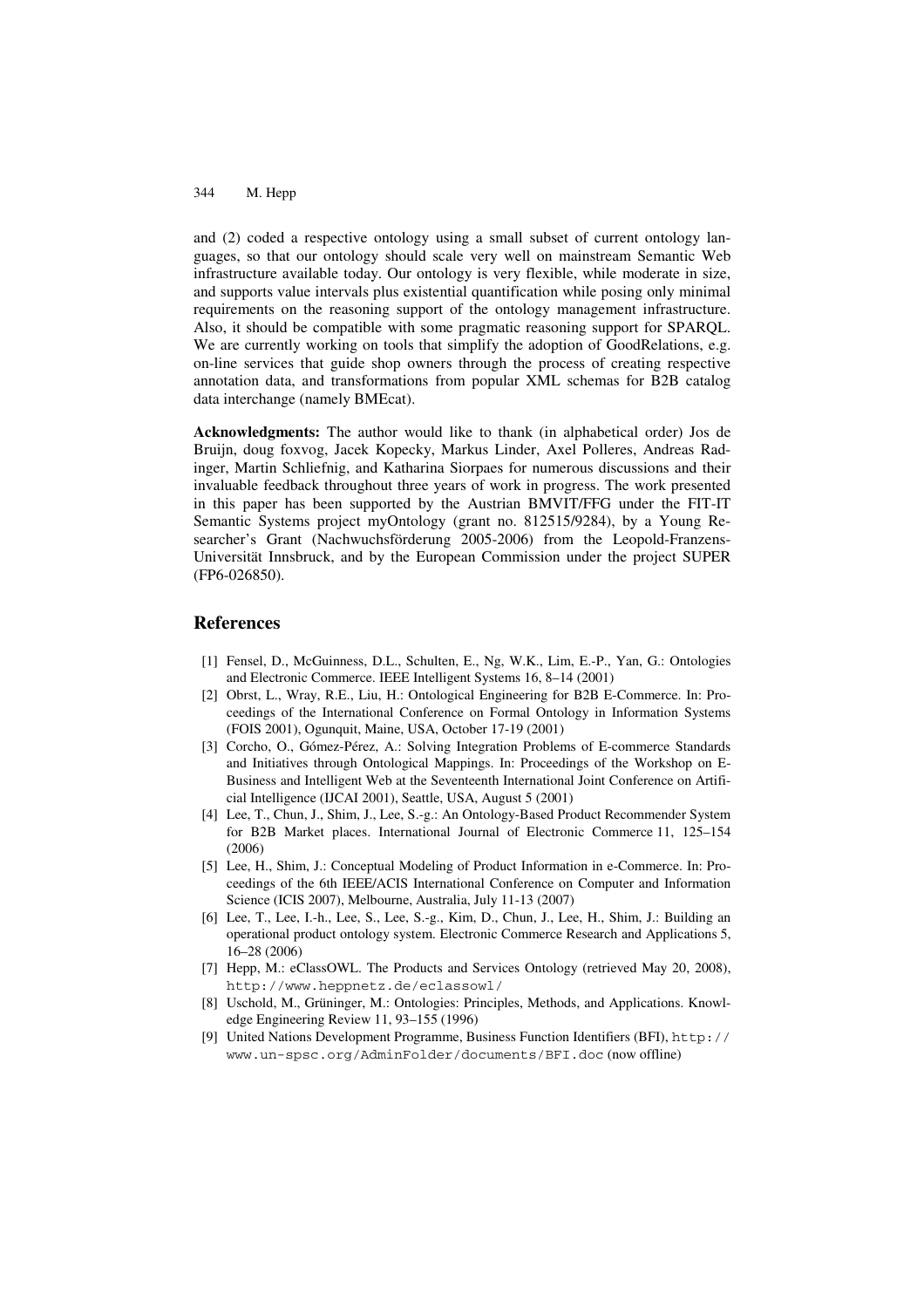- [10] United Nations Economic Commission for Europe (UN/CEFACT), Recommendation No. 20: Codes for Units of Measure Used in International Trade, CEFACT/ICG/2006/IC001 ed: UN/CEFACT Information Content Management Group (2006)
- [11] Milgate, M.: Goods and Commodities. In: Eatwell, J., Milgate, M., Newman, P. (eds.) The New Palgrave: A Dictionary of Economics, vol. 2, pp. 546–548. Macmillan and Stockton, London, New York (1987)
- [12] Guarino, N., Welty, C.A.: Evaluating Ontological Decisions with OntoClean. Communications of the ACM 45, 61–65 (2002)
- [13] Guarino, N., Welty, C.A.: An Overview of OntoClean. In: Staab, S., Studer, R. (eds.) The Handbook on Ontologies, pp. 151–172. Springer, Berlin (2004)
- [14] Kelkar, O., Leukel, J., Schmitz, V.: Price Modeling in Standards for Electronic Product Catalogs Based on XML. In: Proceedings of the 11th International World Wide Web Conference (WWW 2002), Honolulu, Hawaii, USA, May 7-11 (2002)
- [15] ISO, ISO 4217:2001: Codes for the representation of currencies and funds (2001)
- [16] Eiter, T., Ianni, G., Polleres, A., Schindlauer, R., Tompits, H.: Reasoning with Rules and Ontologies. In: Proceedings of the Reasoning Web 2006 Summer School, Lisbon, Portugal, September 4-8 (2006)
- [17] de Bruijn, J., Lara, R., Polleres, A., Fensel, D.: OWL DL vs. OWL Flight: Conceptual Modeling and Reasoning for the Semantic Web. In: Proceedings of the 14th International World Wide Web Conference (WWW 2005), Chiba, Japan, May 10-14 (2005)
- [18] Polleres, A., Scharffe, F., Schindlauer, R.: SPARQL++ for Mapping between RDF Vocabularies. In: Meersman, R., Tari, Z. (eds.) OTM 2007, Part I. LNCS, vol. 4803, pp. 878–896. Springer, Heidelberg (2007)
- [19] Noy, N., Rector, A., Hayes, P., Welty, C.: Defining N-ary Relations on the Semantic Web. W3C Working Group Note (April 12, 2006) (retrieved December 13, 2007), http://www.w3.org/TR/swbp-n-aryRelations
- [20] Pan, J.Z., Horrocks, I.: OWL-Eu: Adding Customised Datatypes into OWL. In: Gómez-Pérez, A., Euzenat, J. (eds.) ESWC 2005. LNCS, vol. 3532, pp. 153–166. Springer, Heidelberg (2005)
- [21] Booth, D.: Four Uses of a URL: Name, Concept, Web Location and Document Instance (retrieved January 15, 2007), http://www.w3.org/2002/11/dbooth-names/ dbooth-names\_clean.htm
- [22] Sauermann, L., Cyganiak, R., Völkel, M.: Cool URIs for the Semantic Web, German Research Center for Artificial Intelligence TM-07-01 (February 2007)
- [23] W3C, RDF Primer. W3C Recommendation (February 10, 2004) (retrieved December 10, 2007), http://www.w3.org/TR/rdf-primer/
- [24] Bizer, C., Cyganiak, R., Heath, T.: How to Publish Linked Data on the Web (retrieved July 25, 2007), http://sites.wiwiss.fu-berlin.de/suhl/bizer/pub/ LinkedDataTutorial/
- [25] Miles, A., Baker, T., Swick, R.: Best Practice Recipes for Publishing RDF Vocabularies (retrieved July 25, 2007), http://www.w3.org/TR/swbp-vocab-pub/
- [26] Lewis, R.: Dereferencing HTTP URIs. Draft Tag Finding (May 31, 2007 (retrieved July 25, 2007), http://www.w3.org/2001/tag/doc/httpRange-14/2007-05- 31/HttpRange-14.html
- [27] Gupta, T., Qasem, A.: Reduction of price dispersion through Semantic E-commerce: A Position Paper. In: Proceedings of the Semantic Web Workshop 2002, Hawaii, USA, May 7 (2002)